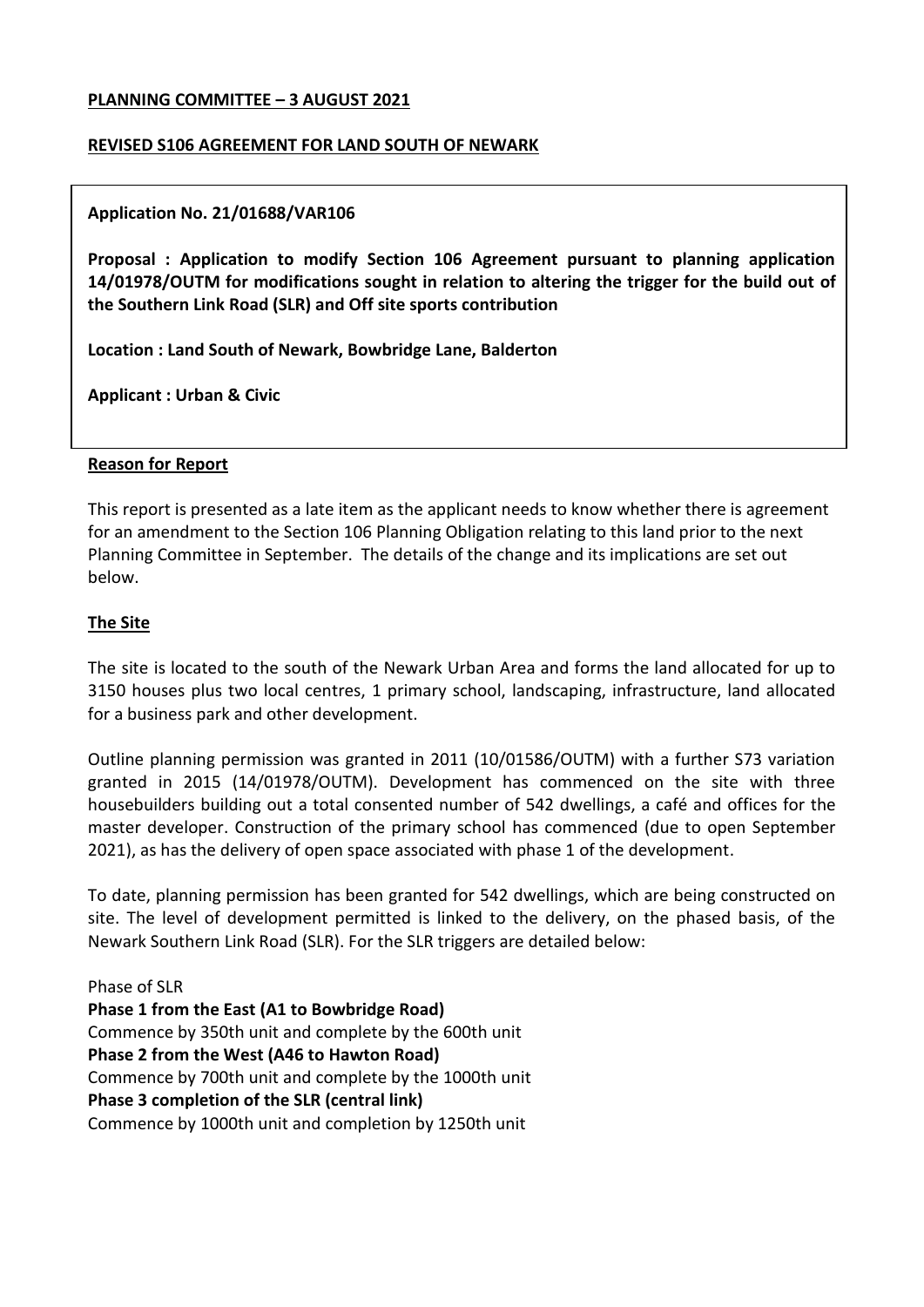## **Relevant Site History**

10/01586/OUTM Outline planning permission was granted in November 2011 for means of access (in part) for development comprising demolition of existing buildings and the construction of up to 3,150 dwellings (Class C3); two local centres including retail and commercial premises (Classes A1 to A5), a 60 bed care home (Class C2), 2 primary schools, day nurseries/creches, multi-use community buildings including a medical centre (Class D1); a mixed use commercial estate of up to 50 hectares comprising employment uses (Class B1, B2 and B8) and a creche (Class D1); provision of associated vehicular and cycle parking; creation of ecological habitat areas; creation of general amenity areas, open space and sports pitches; creation of landscaped areas; new accesses for vehicles, pedestrians and cyclists (including the Southern Link Road); sustainable drainage measures, including storage ponds for surface water attenuation; associated engineering operations (including flood compensation measures); provision of utilities infrastructure; and all enabling and ancillary works.

10/01621/FULM Planning permission was granted for a new roundabout on the dualled A46 Farndon Bypass to provide a link with the Southern Link Road (SLR).

14/01978/OUTM Planning permission was granted on 22nd January 2015 to vary conditions of Outline planning permission 10/01586/OUTM with means of access (in part) for development comprising demolition of existing buildings and the construction of up to 3,150 dwellings (Class C3); two local centres including retail and commercial premises (Classes A1 to A5), a 60 bed care home (Class C2), 2 primary schools, day nurseries/crèches, multi-use community buildings including a medical centre (Class D1); a mixed use commercial estate of up to 50 hectares comprising employment uses (Class B1, B2 and B8) and a crèche (Class D1); provision of associated vehicular and cycle parking; creation of ecological habitat areas; creation of general amenity areas, open space and sports pitches; creation of landscaped areas; new accesses for vehicles, pedestrians and cyclists (including the Southern Link Road); sustainable drainage measures, including storage ponds for surface water attenuation; associated engineering operations (including flood compensation measures); provision of utilities infrastructure; and all enabling and ancillary works.

15/00440/RMAM Application for Reserved Matters (relating to planning application no. 14/01978/OUTM) approval for access comprising Bowbridge Lane north of the southern link road including the junction with Bowbridge Road, Bowbridge Lane and Hawton Lane – Granted planning permission April 2016

15/00913/RMAM Reserved Matters comprising landscape details for the SLR Phase 1 works – Granted planning permission in February 2017.

15/00082/FUL Planning permission was granted on 2nd October 2015 for a proposed bridge over structure for cyclists, pedestrian and equestrian traffic using the Sustrans Route crossing the proposed Southern Link Road at Land South of Newark

15/02050/NMA Non-material amendment approved in December 2015 to planning permission 14/01978/OUTM, condition 8.

15/02093/FUL Proposed bridge over structure for cyclists, pedestrian and equestrian traffic using the Sustrans Route crossing the proposed Southern Link Road at Land South of Newark (Resubmission). Granted planning permission in January 2016.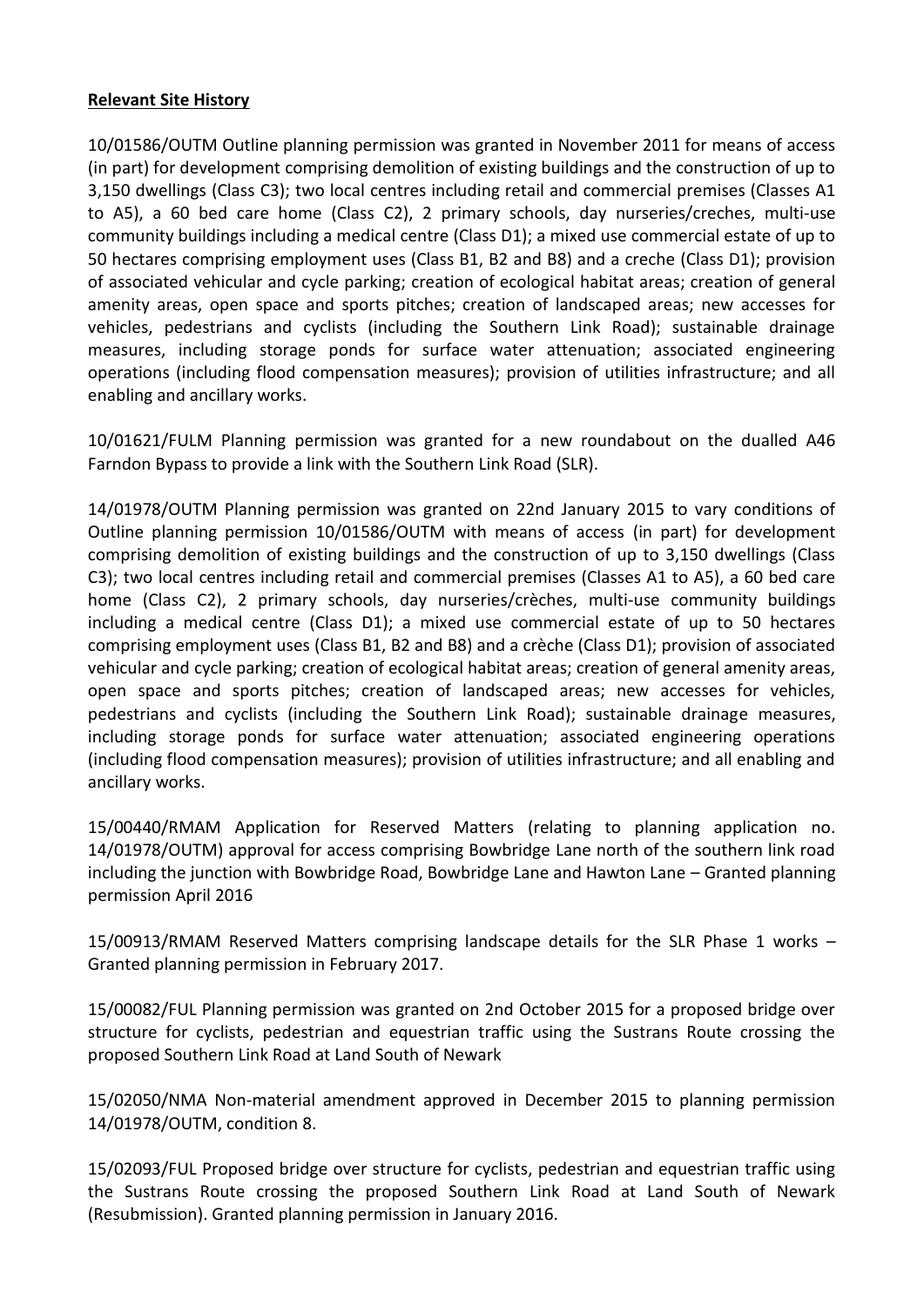16/01160/NMA Non material amendment approved in August 2016 to allow amendments to drawings attached to conditions 4,5 and 7 of planning consent 14/01978/OUTM.

16/01199/FUL Planning permission was granted on 30th September 2016 for use of land as highway for the Southern Link Road at Land South of Newark.

16/01104/RMAM Reserved Matters comprising the Phase 1 Spine Road. Granted planning permission in January 2017.

16/01581/RMAM Landscape Reserved Matters details for part of Phase 1, pursuant to Conditions 2 and 6 of Outline planning permission 14/01978/OUTM. Granted planning permission in January 2017.

18/02129/VAR106 Application to modify Section 106 Agreement pursuant to planning application 14/01978/OUTM for modifications sought in relation to affordable housing and education - S106 varied.

19/00384/RMA Application for reserved matters approval for access and landscaping for phase 1 central street Approved 28.05.2019

Whilst there are planning permissions relating to various other parcels of land within the wider site for Land South of Newark and DISCON applications, none of these are relevant to this current application.

# **The Proposal**

As detailed above, there is a current maximum trigger of 600 units for completion of phase 1 of the SLR. To complete phase 1 the A1-end roundabout would need to be constructed. 'On the ground' the 546 dwellings already consented across the 3 housebuilders on-site have taken up most, but not all, of the area of land identified as phase 1 of the development. An additional phase of 54 units could be progressed within the terms of the exiting planning consent. This would still not take up the geographical land area of phase one, leaving an unfinished land parcel. It is estimated that to complete the land parcel a phase of 104 dwellings would be more appropriate, so an additional 46 dwellings over and above the current maximum cap.

It is therefore proposed to amend a number of current triggers to reflect a proposed amended phase 1 of 646 dwellings rather than the current 600 dwellings.

Specifically, this S106 variation seeks to modify the S106A agreement relating to Schedule 1 (Highway Improvements) and Schedule 3 (Community Facilities).

# **Highways**

Schedule 1 of the 2011 S106 agreed the following triggers for the delivery of the SLR:

Commencement of the Initial SLR works by occupation of the first **500** dwellings Completion of the Initial SLR works by occupation of no more than **800** dwellings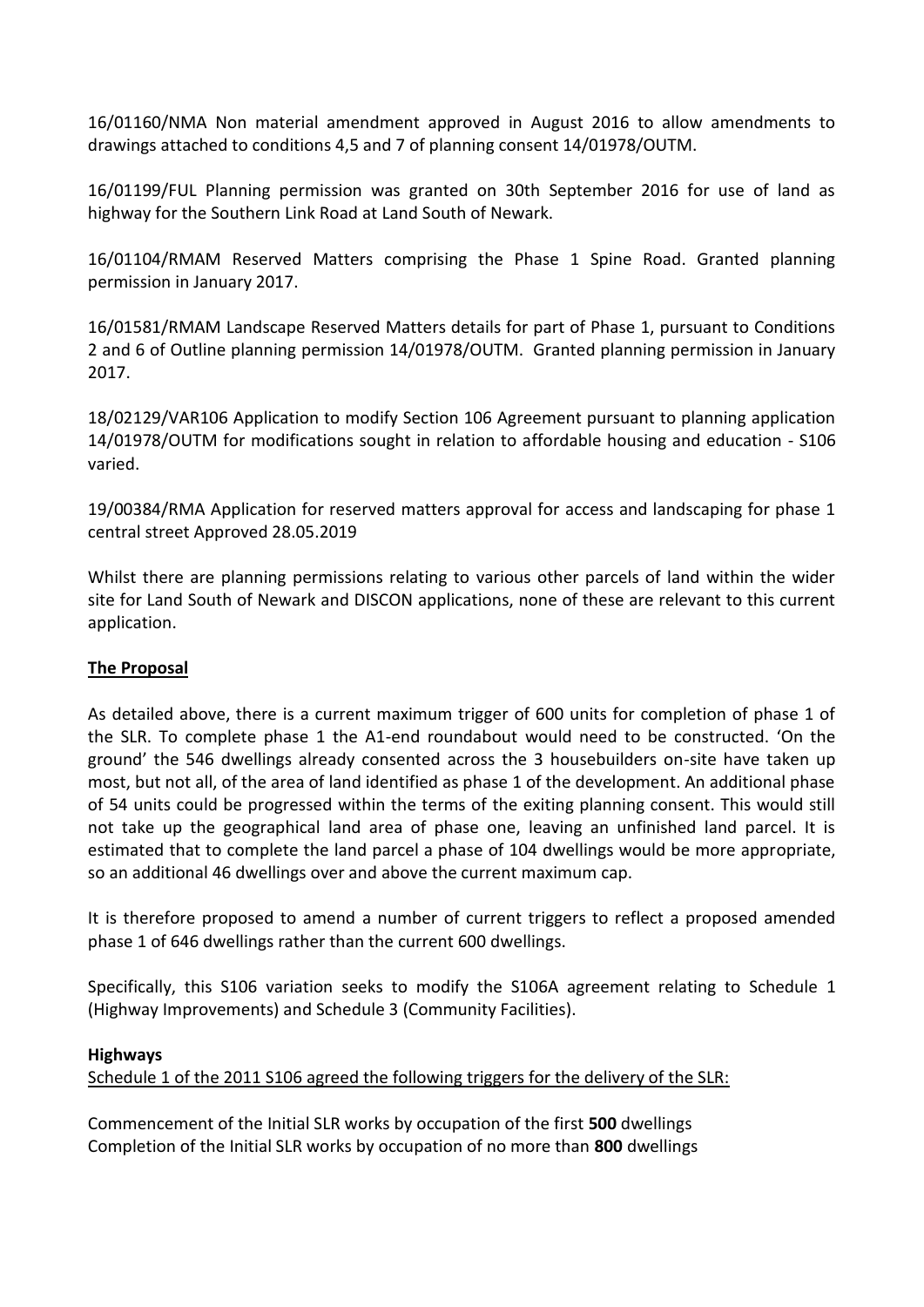## Schedule 1 was amended by the 2015 variation agreement to state:

Commencement of the Initial SLR works by occupation of the first **350** dwellings Completion of the Initial SLR works by occupation of no more than **600** dwellings

The above changes were made to reflect the desire to accelerate delivery of phase 1 of the SLR. This was supported by Homes England (then the Homes and Communities Agency) loan.

It is not proposed to amend the Completion of the Initial SLR works to occupation of no more than **650** dwellings.

## **Open Space**

## Schedule 3 of the 2011 S106 agreed the following trigger:

Paragraph 6.2 states a third of the Off Site Sports Contribution (£850,000) should be paid prior to the first occupation of the **626th** dwelling.

This trigger was not amended in the 2015 and 2020 agreements.

This proposal is sought to amend the payment point to prior to the first occupation of the **650<sup>h</sup>** dwelling.

## **Business Manager Comments**

## Schedule 1 – Highway Improvements

Members will be aware that the site is well underway with construction and part of the initial phase of the SLR has been constructed with the final section link to the A1 having been amended (temporarily) down Staple Lane pending completion of the A1-end roundabout which is the final element of works required to complete Phase 1 of the SLR.

In terms of housing numbers 542 dwellings are currently permitted and under construction, with 296 complete (as of July 2021). The Master Developer has a dilemma that there is a final parcel of residential land (approximately 3 hectares) within the geographical area of Phase 1 (to the east of the existing school) which is currently undeveloped. Under the current terms of the S106 whilst the Council could permit a reserved matters approval for up to 58 dwellings on this parcel. This size of development is not attractive to a housebuilder or Master Developer as it fails to 'complete' on the ground phase 1. Extending the current S106 triggers by 50 units to 650 would allow this to happen.

It is not considered that amending the trigger to complete Phase 1 of the SLR from 600 dwellings to 650 dwellings would be harmful in highways terms to such a degree as to warrant resisting the proposed change. It remains this Council's and the developer's intent to complete not only Phase 1 but the entirety of the SLR in advance of the planning triggers which currently exist. Members will be aware of the recent reports to the Economic Development and Policy & Finance Committees which have provided updates in this regards, including the submission last month of an application for grant funding to MCHLG under the Levelling Up Fund (LUF) to complete the full SLR.